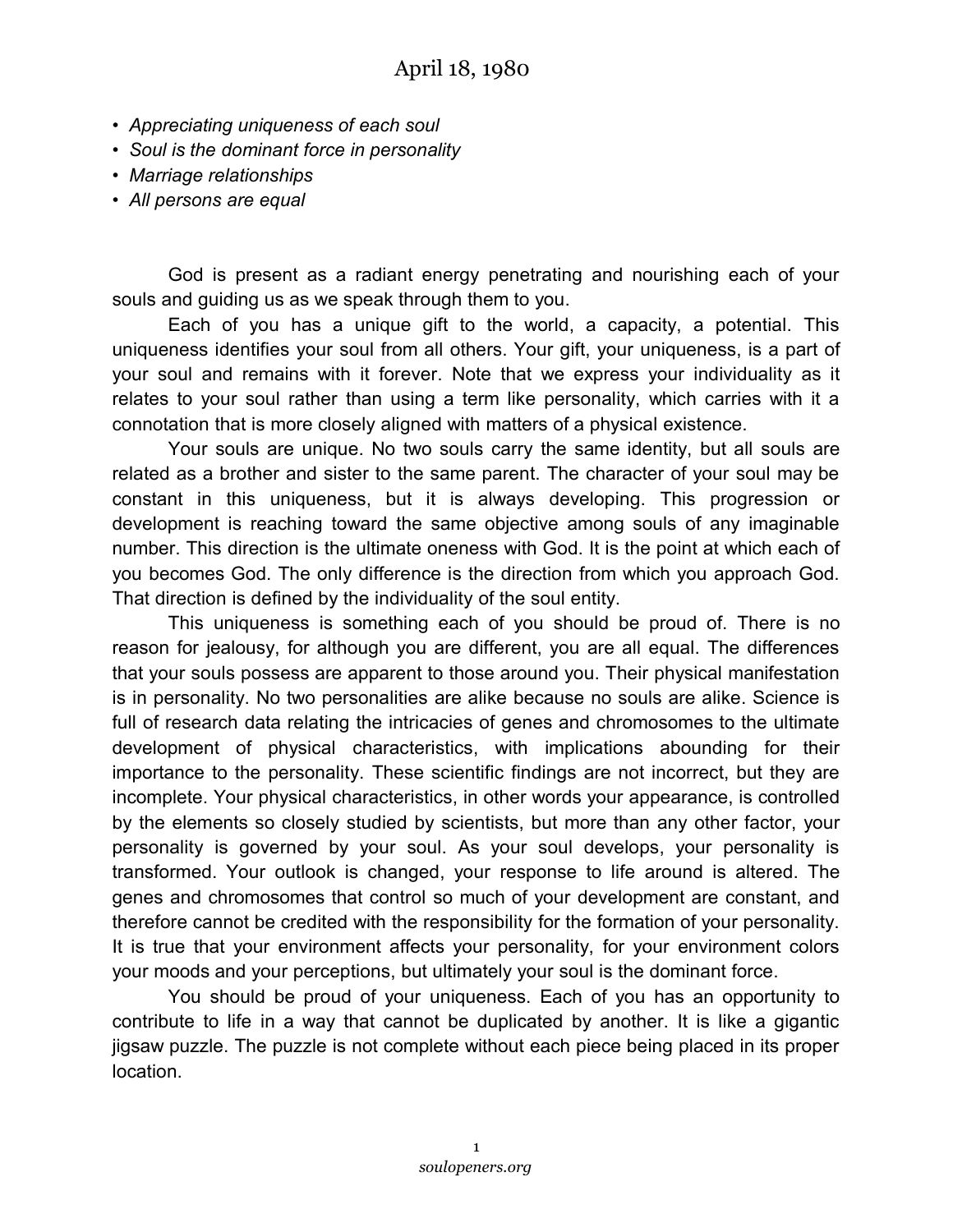Part of your responsibility in your daily lives is a search for your own individuality, a search for your special talent, whatever it may be. The recognition of your talent is only part of the solution to a rewarding life. The other part, and by far the most difficult responsibility relating to your talents, is the recognition of the talents of others. It is seeing the worth, the value, the importance of every individual. It is one thing to say to yourself, "I know my talent." It is something else again to say, "I truly know the talent of another."

In a marriage the strengthening of a relationship is greatly dependent upon the recognition of the value and an acceptance of the uniqueness of one's spouse. It is a difficult task, for although the soul is the foundation for the personality, there are many visible aspects, manifestations of the personality, which tend to cloud your recognition of the other's true value. Marriage relationships dissolve not because of mere incompatibility, but because of an inability to recognize the real value of another. This recognition is so difficult between two people that it may seem nearly impossible when viewed on a broader stage. To a great extent, none of you will truly recognize the gift of many, but you can recognize and fully accept the truth that each individual is a gift. By accepting others this way, you will find it easier to live and work in greater harmony.

Of course, there are times when you feel anger or resentment toward another. That is natural. Your anger is a part of your personality, but such feelings can only be rightfully directed toward behavior, not the person. When you find yourselves at odds with others, remember always that they are your equals and that each is a unique gift and has value. Even a criminal who has committed a crime which is repulsive to society has a unique gift, has an aspect of goodness and a purpose ordained by God. You are no better than a criminal. Only your behavior, only the manifestation, is more appropriate. There have been many who have been convicted of serious crimes who have ultimately shown their good. The reality of that core of goodness is not unique…it is universal. Therefore, as you face life on a daily basis, do not feel guilty about recognizing an element in another which displeases you, but hold onto an awareness that somewhere in God's plan that person is important, that person is good, that person is as much a part of God as you. That person is your equal. That person, as well as you, is progressing toward the ultimate oneness of God.

Each of you has the opportunity of learning from others. There are many gifts within your group sharing in this communion. There is a gift of giving; there is the gift of praying; there is the gift of caring.; there is the gift of listening, the gift of patience, the gift of receiving. There is a gift of warmth and love. Each of you shares in your gifts. Each of you learns from the other, and by learning takes on that gift and passes it to another. We don't imply that each has only one gift, for the soul is many-sided, and the value of such gifts, as we have mentioned, is recognized by each soul, and each of you in your own way works to enrich these gifts. For some, more effort is needed in one area than another, but in the end, if you are willing to learn from others, these gifts will